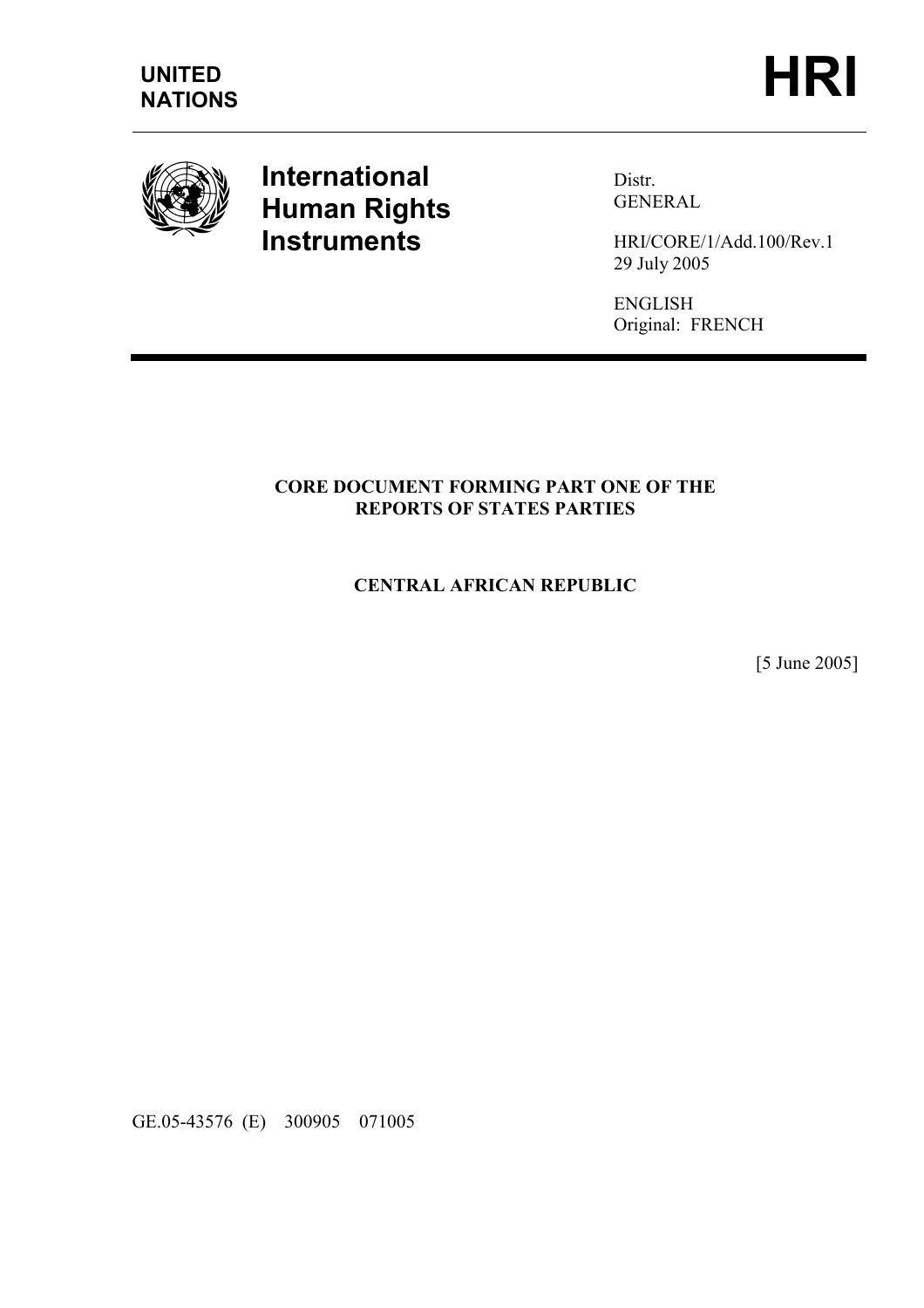## **CONTENTS**

Paragraphs Page

## Part One

|                                          |                 |                                       | $\overline{4}$         |  |
|------------------------------------------|-----------------|---------------------------------------|------------------------|--|
|                                          |                 | $1 - 49$                              | $\overline{4}$         |  |
| A.                                       |                 | $1 - 3$                               | $\overline{4}$         |  |
| <b>B.</b>                                |                 | $4 - 6$                               | $\overline{4}$         |  |
| $\mathcal{C}$ .                          |                 | $7 - 10$                              | 5                      |  |
| D.                                       |                 | $11 - 16$                             | 5                      |  |
| Ε.                                       |                 | $17 - 20$                             | 6                      |  |
| $F_{\cdot}$                              |                 | $21 - 45$                             | 6                      |  |
|                                          | 1.              | $22 - 30$                             | $\overline{7}$         |  |
|                                          | 2.              | $31 - 33$                             | 8                      |  |
|                                          | 3.              | $34 - 39$                             | 8                      |  |
|                                          | 4.              | $40 - 43$                             | 9                      |  |
|                                          | 5.              | $44 - 45$                             | 9                      |  |
| G.                                       |                 | $46 - 48$                             | 10                     |  |
| H.                                       |                 | 49                                    | 10                     |  |
| II.<br>COMMITMENT OF THE CENTRAL AFRICAN |                 |                                       | 10                     |  |
|                                          | <b>Part Two</b> |                                       |                        |  |
|                                          |                 |                                       | 11                     |  |
|                                          |                 | $53 - 56$                             | 11                     |  |
|                                          |                 |                                       |                        |  |
|                                          |                 | GEOGRAPHICAL, DEMOGRAPHIC, SOCIAL AND | $50 - 52$<br>$57 - 62$ |  |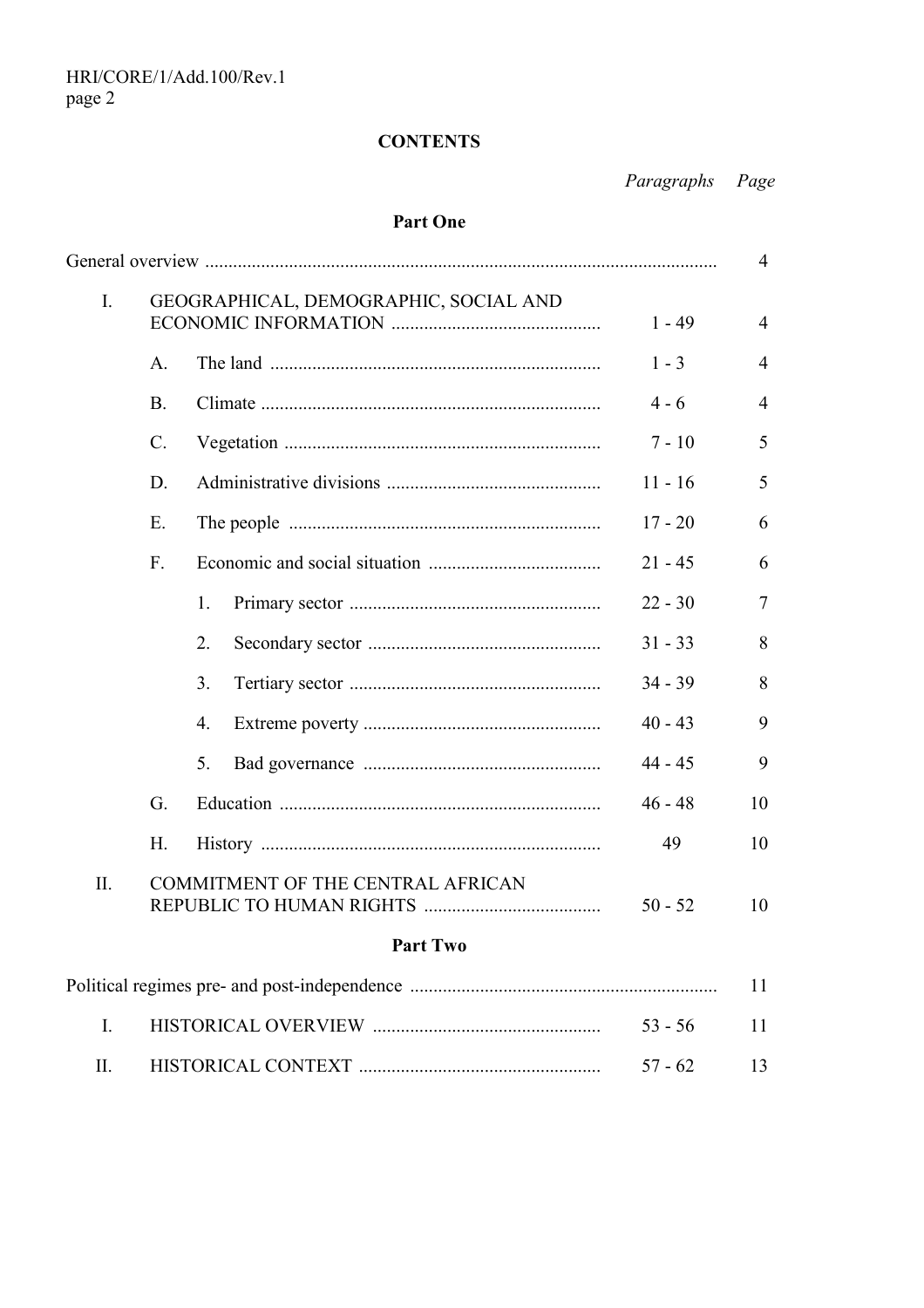#### CONTENTS (continued)

# Paragraphs Page III. LEGAL FRAMEWORK ........................................................ 63 13 A. Constitutions ................................................................. 64 - 74 14 1. The Constitution of 1959 ...................................... 64 14 2. The Constitution of 1964 ...................................... 65 14 3. The Constitution of 4 December 1977 ................. 66 14 4. The Constitution of 1 February 1981 ................... 67 14 5. The Constitution of 26 November 1986 ............... 68 14 6. The Constitution of 14 January 1995 ................... 69 14 7. The Constitution of 27 December 2004 ............... 70 - 74 14 B. Constitutional acts ........................................................ 75 - 84 15 C. Laws and regulations .................................................... 85 - 88 16 D. Elections ....................................................................... 89 - 93 16 E. Shortcomings ................................................................ 94 - 102 17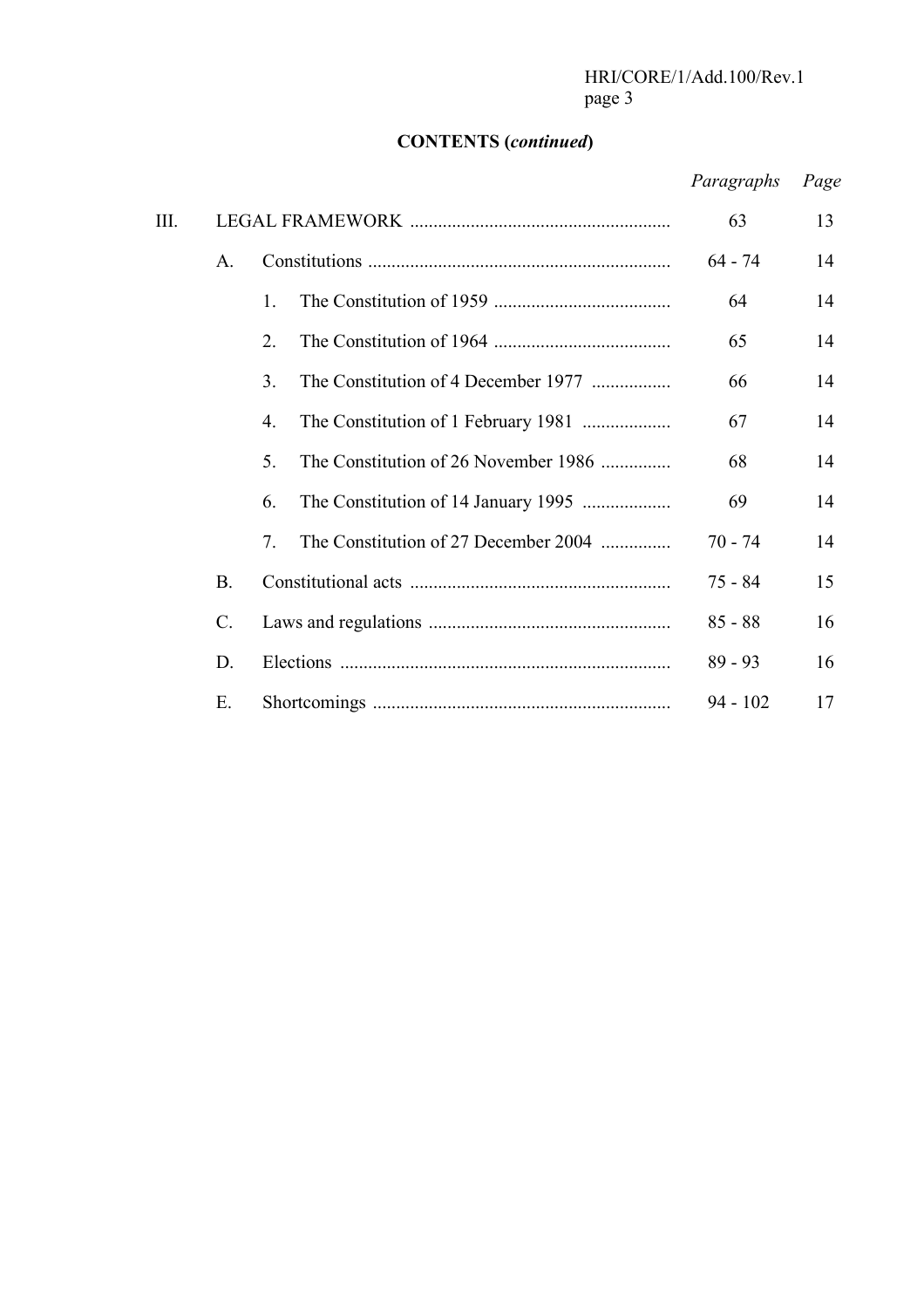#### Part One

#### General overview

#### I. GEOGRAPHICAL, DEMOGRAPHIC, SOCIAL AND ECONOMIC INFORMATION

#### A. The land

1. The Central African Republic, formerly the French colonial territory of Ubangi-Shari, is a landlocked country in the heart of the African continent. It is bordered to the north by the Republic of Chad, to the east by the Republic of the Sudan, to the west by the Republic of Cameroon, to the south-east by the Democratic Republic of the Congo and to the south-west by the Republic of the Congo. It has an area of 623,000 square kilometres, of which 3.2 per cent is devoted to agriculture and 4.8 per cent to pasturage, with 57.5 per cent consisting of forest and 34.5 per cent of dwellings, etc.

2. The relief of the Central African Republic consists of plains in the centre and the south, plateaux in the west, and two large massifs, the Fertit Hills in the north-east and the Yadé Massif in the north-west. The highest point is Mount Ngaoui in the north-east, which rises to 1,420 metres.

3. The landscape consists of a raised central section, the backbone of the Central African Republic, and two depressions, the Chad basin in the north and the Congo basin in the south; these two basins form the basis of the country's drainage system. It is worth noting that the watercourses of these two basins flow across the country in opposite directions: the Shari and its tributaries in the north and the Ubangi and its tributaries in the south have a very simple flow pattern: their waters rise during the rainy season. The Shari is navigable from Batangafo onwards; the Ubangi, the upper course of which has many rapids, is navigable from Bangui onwards.

#### B. Climate

4. The Central African Republic has three types of climate: a Guinean forest or equatorial climate in the south, a Sudano-Guinean or intertropical climate in the centre, and a Sudano-Sahelian or south-Sahelian climate in the north. Each climate has its own sub-climates, reflecting the amount of precipitation and the length of the rainy season. There are two seasons: the rainy season, which runs from May to October, and the dry season, which lasts from November to April.

5. The country's climate is also affected by two large high-pressure systems which determine climatic conditions throughout central and west Africa, namely, the Libyan anti-cyclone, over north and north-east Africa, and the St. Helena anti-cyclone, centred over the Atlantic to the south-west of the African continent.

6. Average annual temperatures range from 23.4º C in the west (Bouar) to 26.5º C in the north-east (Birao). Most parts of the Central African Republic receive more than 122 millimetres of rain per year; only the sub-Sahelian region of Birao receives less than 1 metre of rainfall per year.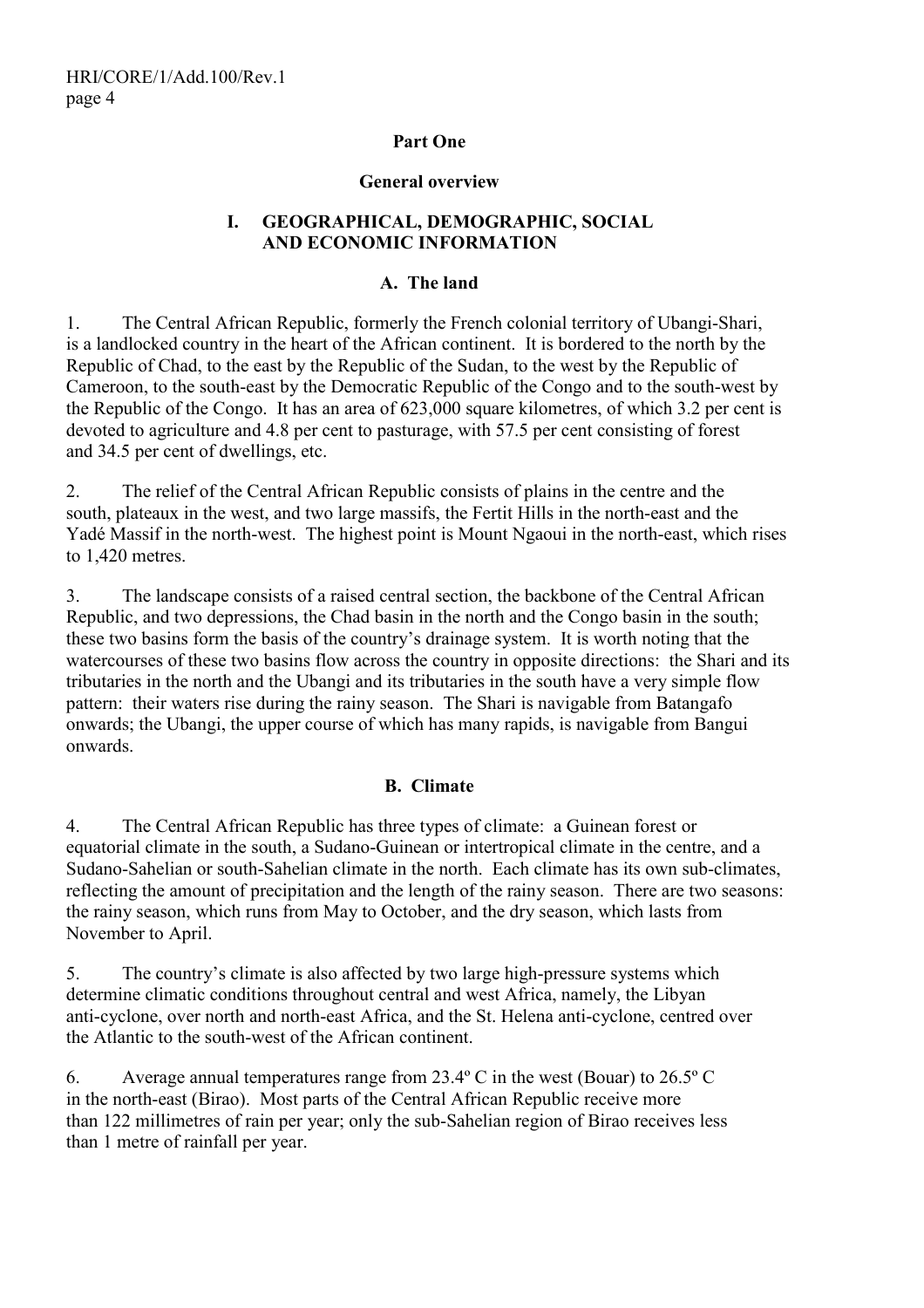## C. Vegetation

7. With its high levels of rainfall, the Central African climate produces vegetation consisting of a wide variety of thick forest in the south and west of the country, wooded and grass savannah in the north, a patchwork of dry forests and savannahs, and steppe land in the far north-east of the country.

8. The varied vegetation reflecting an equally varied climate is also home to a significant and very diverse range of fauna: mammals (gorillas, elephants, rhinoceroses, hippopotami, giraffes, antelopes), reptiles (vipers, crocodiles and caimans) and all kinds of birds. As for aquatic fauna, fish varieties are found in abundance.

9. With a view to managing and protecting fauna, the Central African Republic has three national parks, the two largest of which are Avakaba Park, in Bamingui-Bangoran in the north-east of the country, and Dzangha-Sangha Park, in the prefecture of Sangha-Mbaere in the west.

10. The country's fauna and its varied vegetation, hydrology and climate make the Central African Republic an outstanding tourist destination. At the same time, however, these riches make it a magnet for poachers, who decimate its elephant and rhinoceros herds.

## D. Administrative divisions

11. The Central African Republic is divided into 16 prefectures, which are further subdivided into 71 sub-prefectures and 2 administrative control areas. It has a total of 9,000 villages.

12. In the context of regionalization policy, the prefectures were divided into six regions, each consisting of 2 to 3 prefectures. The seventh region comprises the eight arrondissements of the capital, Bangui. Each region has its own administrative structure: a military authority, a health authority, school inspectorates, labour inspectorates, local government offices and, in the near future, human rights departments.

13. All the cities in the country are linked by non-asphalted roads, except for one beginning at Bangui: the Bangui-M'baiki, Bangui-Sibut and Bangui-Bossembele-Garouamboulaye road, which is still under construction.

14. The roads between the different cities are passable. During the rainy season, driving is difficult because of the very poor state of the roads. The city of Birao, in the far north of the country, is completely cut off during the rains, owing to flooding and the absence of bridges.

15. In addition to the Bangui/M'poko international airport, the country has airfields in every prefecture. Two river ports, one at Bangui and the other at Salo in the prefecture of Sangha-Mbaere, serve as hubs for river traffic.

16. With a view to improving access to the outside world, particular attention is being paid to the development of telecommunications networks, which are gradually being installed in the country's cities.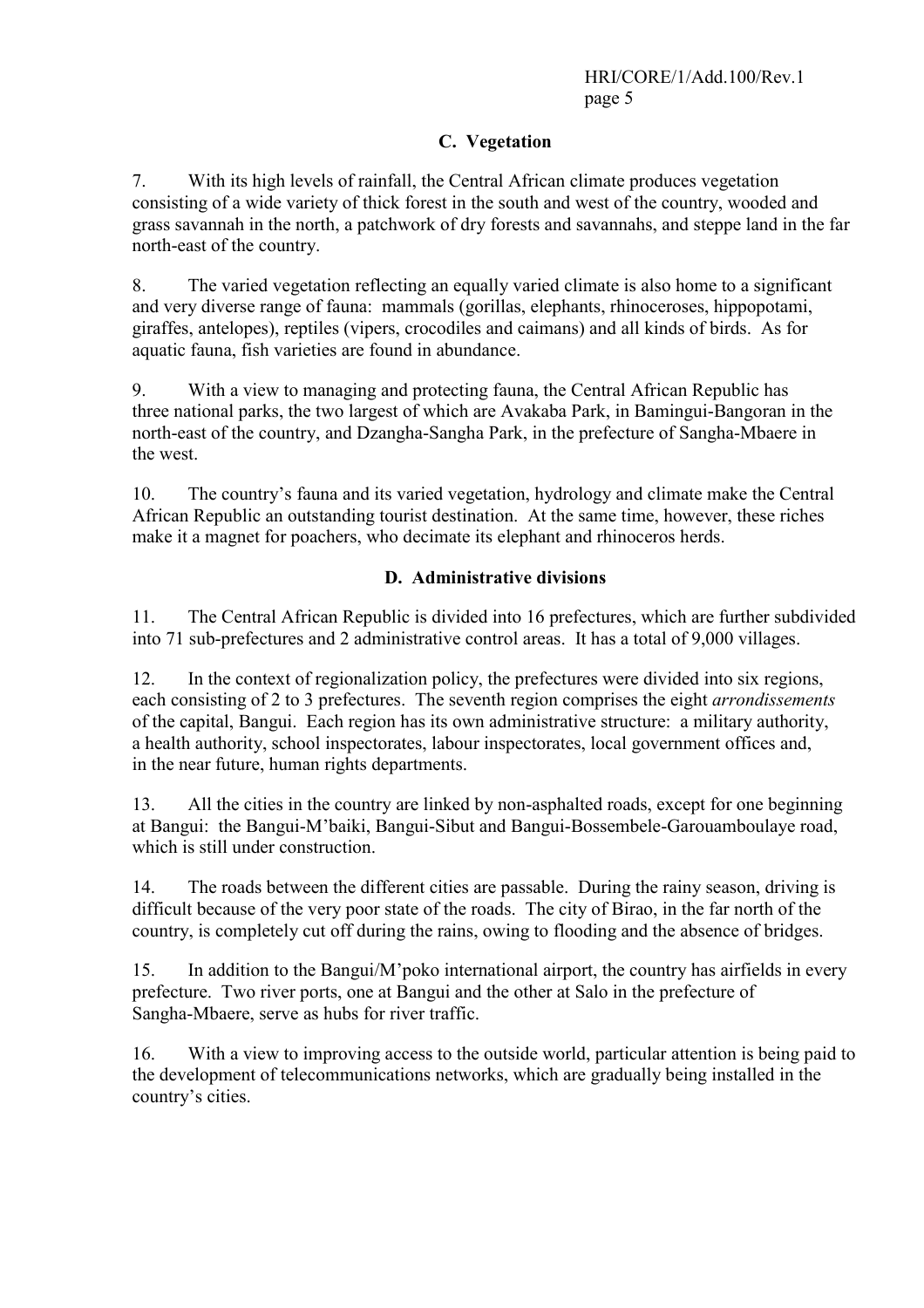## E. The people

17. According to the most recent general census, conducted in 2004, the estimated population is 3,150,000. In 1998, the population was 2,500,000. This means that the Central African population has grown by 650,000 in the space of 16 years, an annual growth rate of 1.29 per cent. Life expectancy at birth, which was 49 years for a Central African at the end of the 1980s, was 40.4 years in 2001 and 39.8 years in 2002. Although the under-five mortality rate has admittedly fallen from 248 to 180 per 1,000 live births, the Central African Republic still has the highest rate of maternal death during childbirth (1,100 women per 100,000 live births).

18. The Central African population is made up of a wide range of ethnic groupings, with the Gbaya in the west and north of the country and its sub-groups the Ali, Gbaka-mandja, Mandja and Gbanou in the centre; the Banda in the centre and east of the country; the Zandé, Yakoma and Nzakara in the east of the country; and the Mboum, Kare, Kaba and Dagba in the north. In addition, there are pygmy minorities in Lobaye and Sangha-Mbaere: the *Ndri* in the sub-prefecture of Boali, and the *Peuhl* in the animal-raising areas. This mosaic of different populations communicates in Sango, a language that is spoken and understood throughout the country. Although Sango has become an official language, French alone continues to be taught in schools and is used as a working language for administrative purposes.

19. The population is unevenly distributed throughout the country. This is also seen in the breakdown of the population by sex, as the recent 2004 census shows: males: 1,569,446; females: 1,581,626.

20. The population is heavily concentrated in cities with high rates of socio-professional activity:

| Bangui:    | 531,763 |
|------------|---------|
| Berbérati: | 59,414  |
| Carnot:    | 37,339  |
| Bambari:   | 33,273  |
| Bouar:     | 29,753  |
| Bria:      | 28,364  |
| Bossangoa: | 27,930  |
| Nola:      | 25,187  |
| Bangassou: | 24,447  |

#### F. Economic and social situation

21. The Central African economy basically relies on exports of agricultural, mining and forestry products. There is very little industrial activity, although the tertiary sector was doing very well before the crises of 1996 to 2003. The summary indicators provided below suggest the kinds of human development problems with which Central Africa, particularly its primary, secondary and tertiary sectors, has to contend.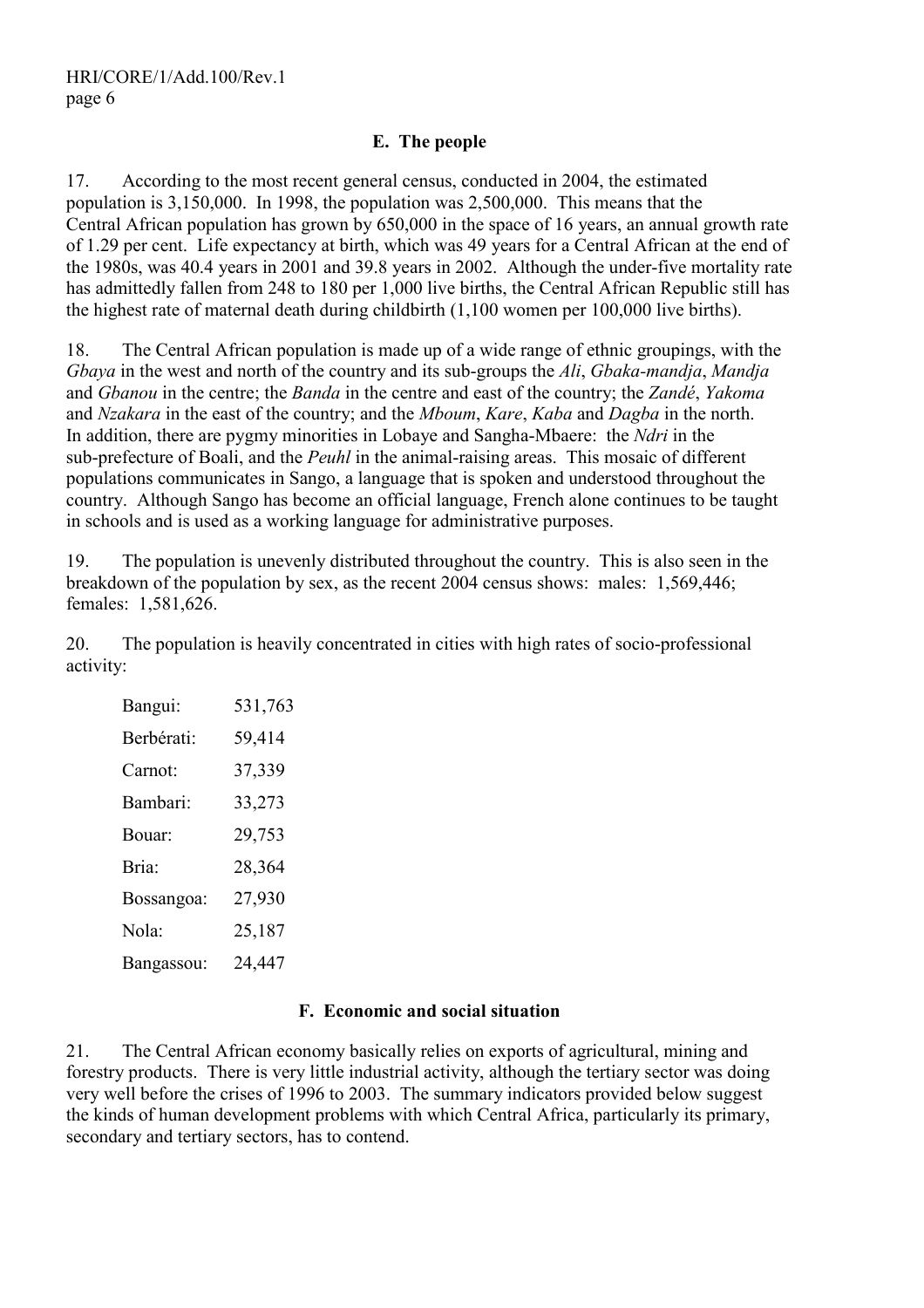## 1. Primary sector

22. The Central African Republic exports six main products: coffee, cotton, tobacco, wood, diamonds and gold. Apart from wood, gold and diamonds, agricultural production is subject to the vagaries of climate and fluctuations in world commodity prices.

## (a) Coffee

23. According to over-optimistic initial forecasts, total coffee production for the 2001/2002 growing season was estimated at between 8,000 and 10,000 tonnes, taking account of the favourable weather conditions up to the end of 2002; however, the volume of coffee recorded by the Office for the Regulation of Marketing and Quality Control of Agricultural Products (ORCPPA) was 4,487.7 tonnes, as compared with 8,536 tonnes the previous year, a steep fall of 47.5 per cent. This fall in recorded output was largely the result of depressed world prices. Difficulties in gaining access to production areas, owing to the poor condition of rural roads and security problems in the hinterland, also affected export production.

## (b) Cotton

24. At the close of the 2001/2002 cotton-growing season, output of seed cotton totalled 32,859 tonnes, up 34.2 per cent over the figure of 24,487 tonnes produced during the previous season. Fibre output amounted to 13,333 tonnes, an increase of 32.6 per cent over the 2001 figure of 10,055 tonnes.

## (c) Tobacco

25. During the 2001/2002 season, tobacco output fell from 239 tonnes in 2001 to 172 tonnes a year later (130 tonnes of tobacco leaf and 42 tonnes of cut tobacco), a reduction of 28 per cent. This reduction was the result of a voluntary policy adopted by the Central African tobacco company (CETAC) to focus on quality rather than quantity.

#### (d) Forests

26. Since 2001, forestry has become one of the Central African Republic's main growth areas, accounting for 4.2 per cent of gross domestic product (GDP) in 2002, as against 3.2 per cent in 1997. At end-December 2002, lumber production showed mixed results, while exploitation activities had improved markedly. At 737,544 cubic metres, total output was down 6.1 per cent from the previous year's figure of 782,342 cubic metres. This fall in output can be attributed both to logging (-3.3 per cent) and sawn wood production (-27.4 per cent), whereas plywood production grew by 11.9 per cent.

#### (e) Crop production

27. As the main component of the Central African GDP (32.2 per cent in 2002), the food crop sector, which is highly diversified, is the country's main centre of economic growth and potentially its most competitive sector, provided effective production, transformation and export measures are implemented. The main subsistence crops are manioc, millet, sorghum, maize, potatoes, taros, plantains, yams, peanuts, rice, marrow, pulses and sesame.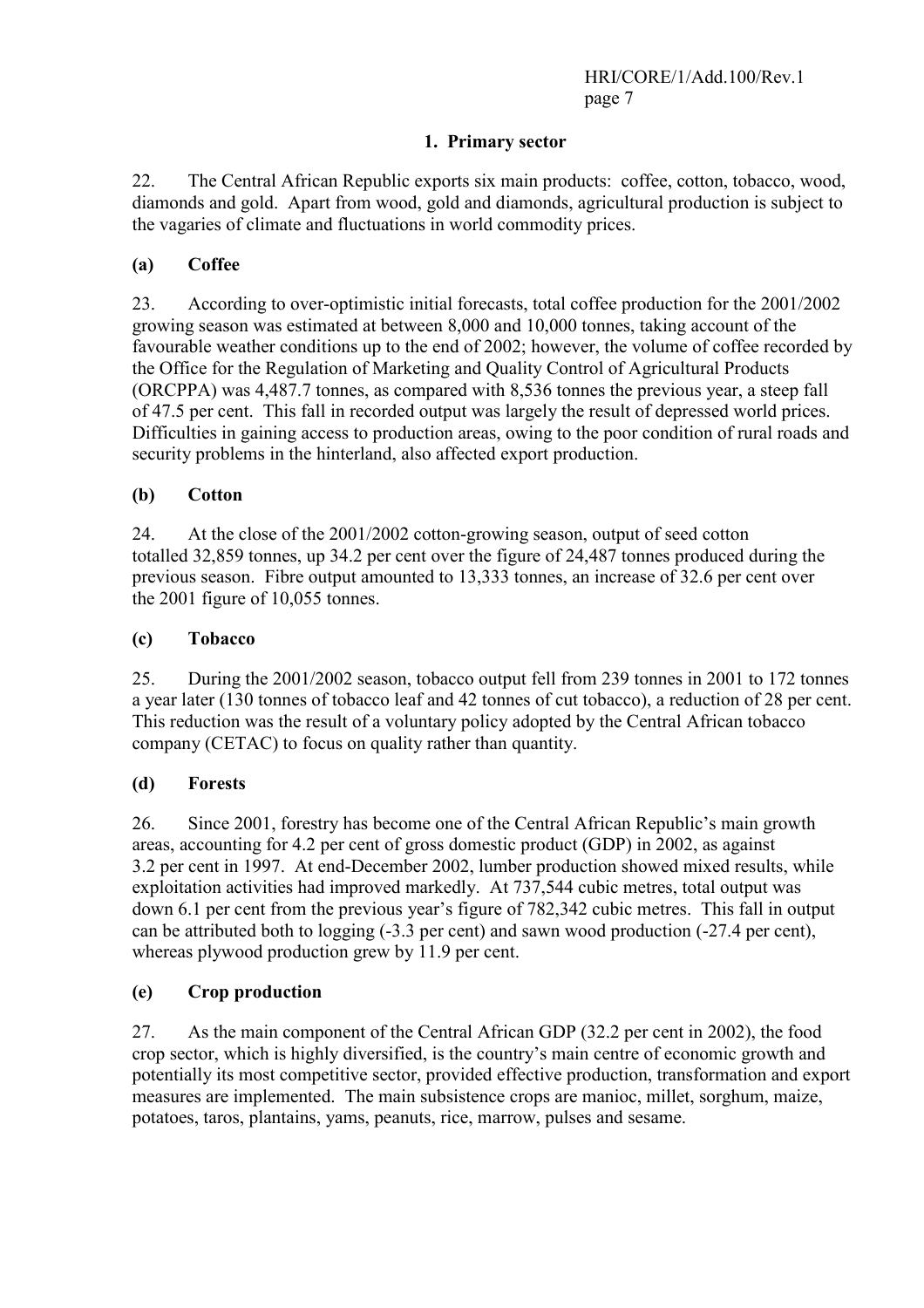## (f) Stock-raising

28. In Central Africa, stock-raising accounts for a significant proportion of GDP (10.4 per cent in 2002). The livestock authorities estimate that the country had 11,736,000 head of cattle in 2002, as compared with 11,293,000 in 2001, an increase of 4 per cent.

29. Despite the Government's efforts to help the sector, the same difficulties remain; they come down to a national shortage of livestock, which leads to overpricing; a lack of appropriate technical support; the total absence of transport facilities to allow for follow-up to activities on the ground; and fraud and clandestine slaughtering, which result in a loss of earnings.

30. The primary sector owes its dynamism to the sub-sectors of cash crops, stock-raising and forestry. Its performance is explained by the presence of incentives: rising producer prices and the increasing prices which these products are fetching on the international markets. However, performance seems to have been adversely affected by the social unrest which has beset the country.

#### 2. Secondary sector

31. The main components of the industrial sector in the Central African Republic are beer, oil, soap and sugar production, coffee-roasting, cotton-ginning, timber, and gas (oxygen, acetylene) and paint production.

32. During 2002, gross production of electricity contracted by 1.4 per cent, falling from 121,139,700 kWh as at 31 December 2001 to 119,466,000 kWh by end-2002.

33. As for mining production, the Central African extraction industries used to rely on two main products: diamonds and gold. Since 2002, efforts to diversify mining products have gradually borne fruit, with the results of seismic research carried out by a United States company pointing to the presence of major oil and gas fields. Other minerals include calcium, uranium, lignite and copper.

#### 3. Tertiary sector

34. This sector covers trade, transport, transit and telecommunications. In 2002, the commercial sector was badly affected by the repercussions of the socio-political unrest of the previous two years.

35. In 2002, the transport sector saw a revival of river transport and a marked increase in the volume of road freight, while air freight, which had begun to decline several years earlier, continued its downward trend, owing to its prohibitive cost, weak purchasing power and a sluggish domestic economy.

36. As for transit goods, in the aftermath of the events of October 2002 operators opted for a wait-and-see policy.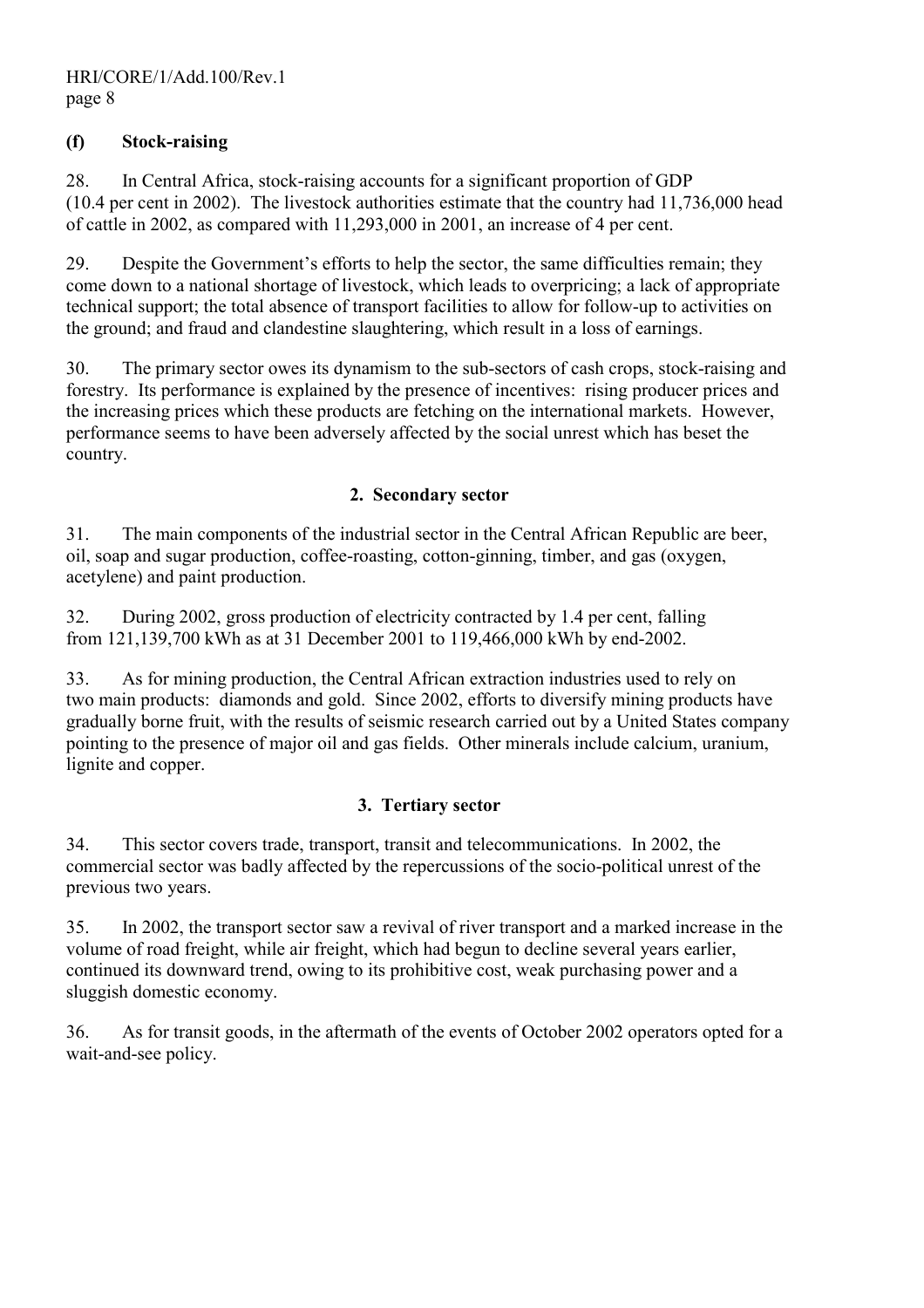37. Lastly, the telecommunications sector, which consists of four companies, namely, SOCATEL, which runs the network carrying traffic between the Central African Republic and abroad, and TELECEL, TELECOM PLUS and NATION LINK, which provide mobile telephony services in conjunction with their foreign parent companies, did brisk trade, which had a knock-on effect on revenue.

38. Public finances are characterized by a steady decline in State revenue, which is derived, almost exclusively, from fiscal and customs receipts. Recent events have considerably weakened the financial position of commercial companies and businesses and, put many sources of State finance out of business.

39. These three sectors considered together indicate the general development context in the Central African Republic, which is one of extreme poverty and bad governance.

## 4. Extreme poverty

40. The military-political crises which gripped the country throughout the 1990s and on into the early part of the twenty-first century are largely responsible for the impoverishment and growing vulnerability of a large cross-section of the population.

41. In 2003, according to the *Human Development Report*, the country was ranked 168th out of 173 countries. In 2004, it ranked 169th out of 177 countries in terms of its level of human development, with human development indices of 0.363 in 2001 and 0.361 in 2002 and some of the lowest social indicators in the world.

42. More than 66.6 per cent of the 3,150,000 Central Africans live on less than US\$ 1 a day. The poverty rate rose from 62 per cent in 1992 to 75 per cent in 2003. This was the result of the steady decline in national income.

43. Per capita GDP reportedly fell from US\$ 349 in 1995 to \$255 in 2001. Among the population groups worst affected by poverty are women, children, the populations of the remote regions of the west and the north, persons with disabilities and older persons. State employees and officials are also included in this category, since they have accumulated over 30 months' of unpaid salary arrears.

#### 5. Bad governance

44. The combination of these factors is behind the grave crises which have afflicted the country, generating political instability and leading to insecurity. The humanitarian consequences of this situation prompted the United Nations to launch an urgent appeal for the Central African Republic in April 2003.

45. One consequence of the poverty created by bad governance is the high prevalence of HIV/AIDS. At 15 per cent, the rate of infection in the Central African Republic is the second highest in the world and the highest in the Central African subregion. However, evidence of real political will is evidenced in the establishment of a programme offering sufferers access to anti-retroviral therapies (Decision No. 094/MSPP/CAB of 23 August 2004, establishing a national anti-retroviral treatment programme). The programme was set up to help improve the quality of life of persons living with HIV/AIDS in the Central African Republic.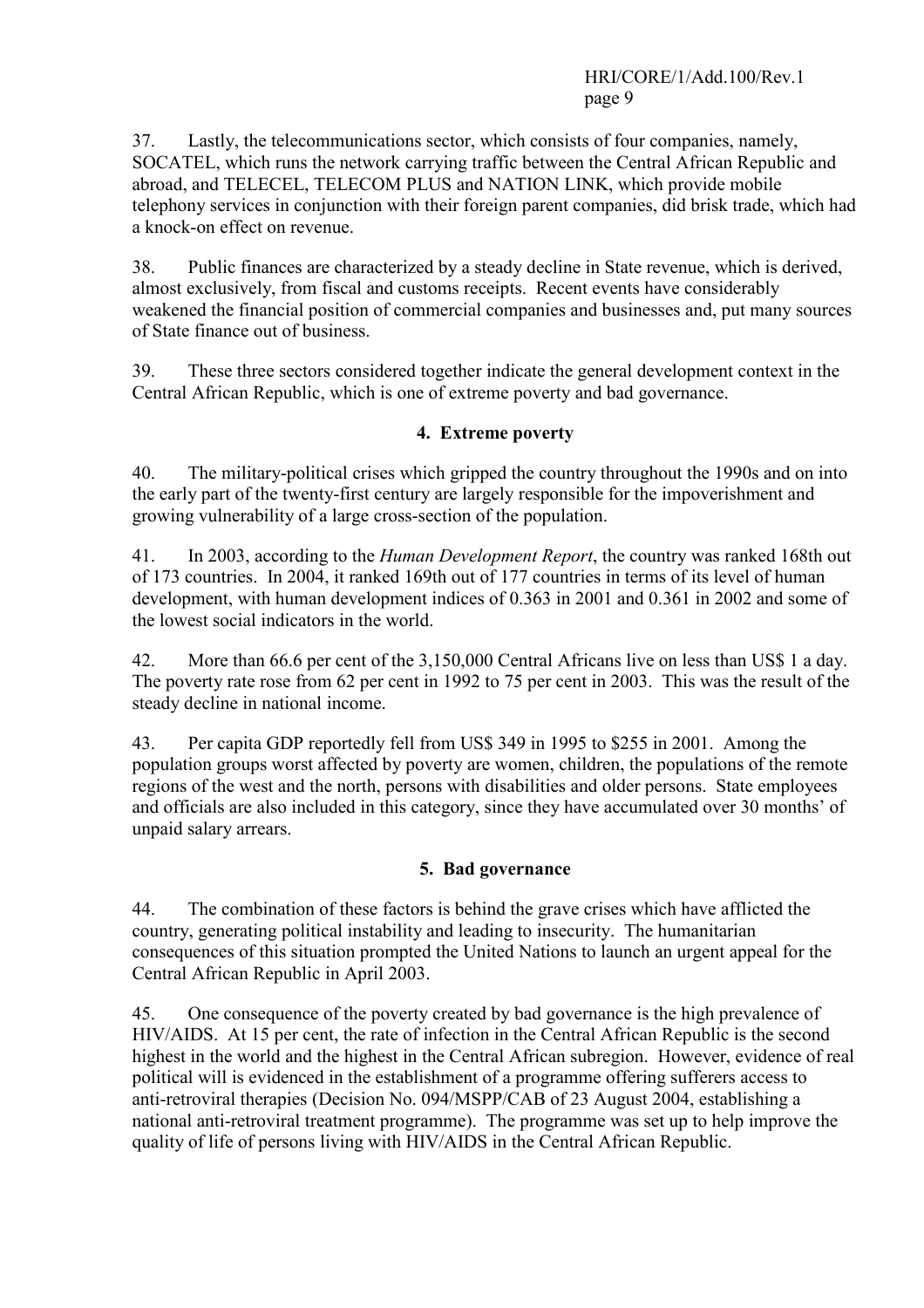#### G. Education

46. In the educational domain, the number of pupils enrolled in primary education, and later in secondary education, increased spectacularly in the years following independence. This was undoubtedly due to the soaring population growth rate and the policy of democratization of education. The table below contains figures on primary education.

| Year | Pupils  | Schools | Classrooms | Teachers |
|------|---------|---------|------------|----------|
| 1960 | 61 428  | 340     | 840        | 1040     |
| 1970 | 170 000 | 778     | 1 164      | 2 1 6 9  |
| 1980 | 243 419 | 812     | 3 1 1 7    | 4 0 1 0  |
| 1988 | 286 422 | l 014   | 3 6 6 5    | 4 5 6 3  |
| 2002 | 368 027 | 493     | 5421       | 4 8 2 4  |

47. Unfortunately, however, it has to be stressed that increased enrolment went hand in hand with a decline in the quality of instruction, largely due to a lack of material and financial resources, the absence of a well-planned human resources management policy and the failure to pay salaries regularly, which in turn led to whole academic years being lost and to numerous strikes. Awareness of this decline prompted the authorities to hold a national seminar on education and training, in 1982 with the support of the United Nations Educational, Scientific and Cultural Organization (UNESCO). The seminar came up with a five-point plan for reform of the Central African education system.

48. In spite of the policies in the plan and the efforts made, the state of education in the Central African Republic remains very worrying. In this the early part of the twenty-first century, the country has only one university and one technical high school. Some parts of the country are in dire need of schools; where schools exist, there are no teachers. The results of this situation are: a very high teacher/pupil ratio (1/120), which is hardly conducive to good teaching and learning; a large number of children of school age, particularly girls, who do not enrol in school; and high school dropout rates. All these factors combined contribute to illiteracy, which severely undermines the country's development.

#### H. History

49. The Central African Republic, a former French colony, has gone through major social movements, in which human beings, in all their complexity, have always been central.

#### II. COMMITMENT OF THE CENTRAL AFRICAN REPUBLIC TO HUMAN RIGHTS

50. The Central African Republic made a commitment to human rights over a decade ago, when it acceded to a number of universal, international and regional human rights instruments, including the following:

(a) The International Covenant on Civil and Political Rights, signed on 3 April 1980;

 (b) The International Covenant on Economic, Social and Cultural Rights, signed on 3 April 1980;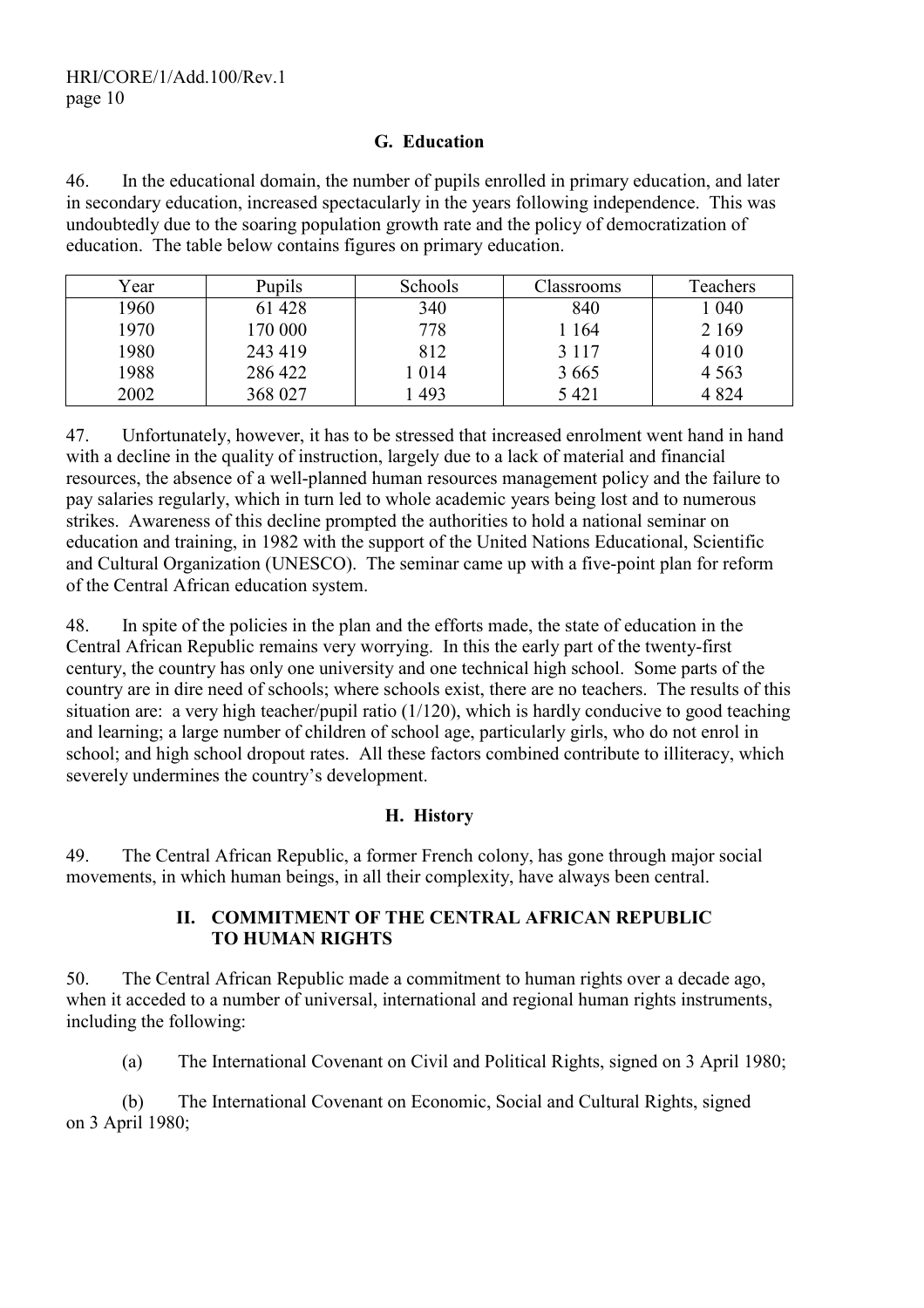(c) The Optional Protocol to the International Covenant on Civil and Political Rights, signed on 3 April 1980;

 (d) The International Convention on the Elimination of All Forms of Racial Discrimination, signed on 16 March 1971;

 (e) The International Convention on the Elimination of All Forms of Discrimination against Women, signed on 21 June 1971;

- (f) The Convention on the Rights of the Child, signed on 23 April 1992;
- (g) The Rome Statute of the International Court.

51. This general overview of the Central African Republic shows that the country does have significant assets which could provide the Central African people with the material conditions required to improve their living standards and satisfy their basic needs. However, with each passing day and year, these assets are being squandered, largely as the result of ignorance and lack of will at all levels of Central African society; naturally, this dilutes, if not hinders, efforts to realize human rights.

52. The detailed information provided below illustrates what steps the country has taken, as a party to the International Covenant on Civil and Political Rights, to overcome the obstacles with which it is confronted and to identify possible solutions, which must be centred on intensive socio-educational activities.

## Part Two

## Political regimes pre- and post-independence

## I. HISTORICAL OVERVIEW

53. Even before the rise of the independence movements, the Ubangians, latterly the Central Africans, fought against the slavery and inhuman treatment inflicted upon them by the colonists, as, for example, in the 1928-1931 Kongo-Wara war.

54. With the independence movement, the President-Founder, Barthélemy Boganda, kindled national awareness through the ideological battles which he fought on the basis of human rights principles. The slogan zo kwe zo, meaning the human person is sacred, was added to the national coat of arms and to the currency, which sums up all basic human principles in the legend "Unity-Dignity-Work".

55. After Barthélemy Boganda's death on 29 March 1959, and ever since the proclamation of independence on 13 August 1960, by President David Dacko, who governed the country until the staging of the first coup d'état, the Central African Republic has been run by a succession of political regimes which acceded to power by means of the bullet or the ballot. Thus: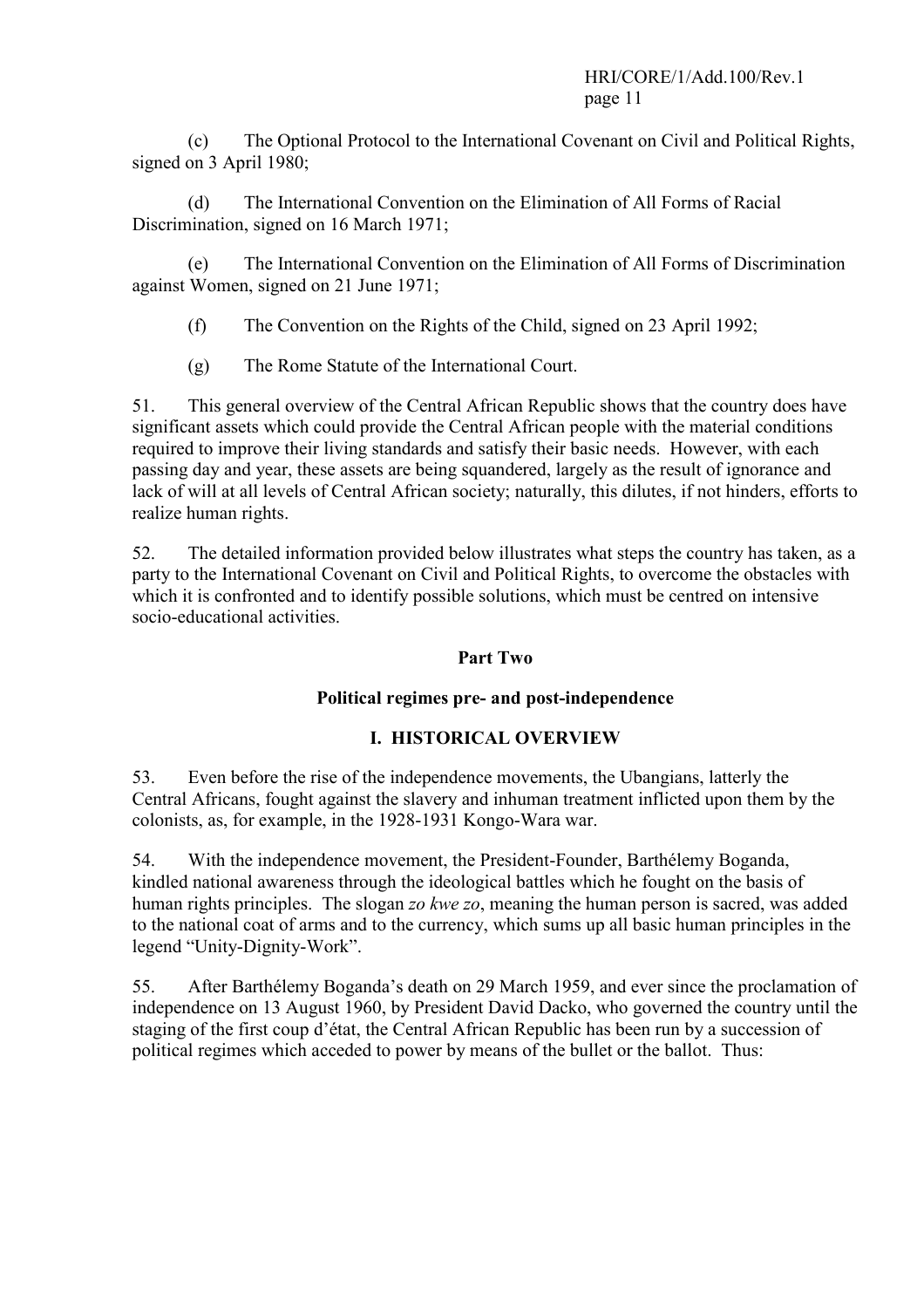(a) On 1 January 1966, Colonel John Bedel Bokassa seized power by force of arms, and in 1976 proclaimed the country to be an empire; he remained in power until 1979. His rule was associated with grave human rights violations, including assassination, arbitrary arrest and rape;

 (b) On 21 September 1979, following the emergence of insurrectionist movements which contested the Bokassa regime, President David Dacko again took power by force of arms in Operation Barracuda;

 (c) In March 1981, after the staging of pluralist elections, won by President David Dacko, a democratic Government was installed on the basis of the 1981 Constitution;

 (d) On 21 September 1981, political protests, compounded by social troubles, led to the overthrow of the democratic regime by André Kolingba, an army general. Five years later, on 21 November 1986, Kolingba had a constitution adopted on the basis of which he was elected President of the Republic;

 (e) In 1993, under pressure from the social movements that had flourished with the introduction of multiparty democracy, free elections were held and brought President Ange Félix Patassé to power. President Patassé won a second mandate in the 1999 elections and continued to rule until March 2003. However, it should be stressed that his regime was responsible for grave violations of human rights, including:

- (i) Summary executions, abductions, crimes against humanity, genocide, exterminations, covert contacts with irregular forces, corruption, impunity, non-payment of salaries (35 months), the creation of internal divisions, "ethnicization" of the army and civil service, etc. All of this led to mutinies and social tensions;
- (ii) On 15 March 2003, Major General François Bozizé overthrew the (democratic) regime of Ange Félix Patassé in a coup d'état which enjoyed the full support of the entire Central African population, which by now had been dehumanized. However, although widely supported by the population, the new regime committed many serious human rights violations. A consensual transitional programme, a transitional Government and a transitional national council were established. Dialogue was launched with a view to achieving national reconciliation and the Independent Joint Electoral Commission (CEMI) was set up. On 27 December 2004, the people endorsed the new Constitution, which provides for the establishment of a constitutional court. A first round of legislative and presidential elections was held on 13 March 2005; a second round was scheduled for 8 May 2005.

56. The instability of political regimes, characterized by the alternation between coups and elections, is also an indicator of underdevelopment and the absence of a truly national political programme. This, compounded by the establishment, without any prior education or training, of a multiparty system which gave rise to at least 46 political parties, appears to hinder any initiative aimed at achieving sustainable development.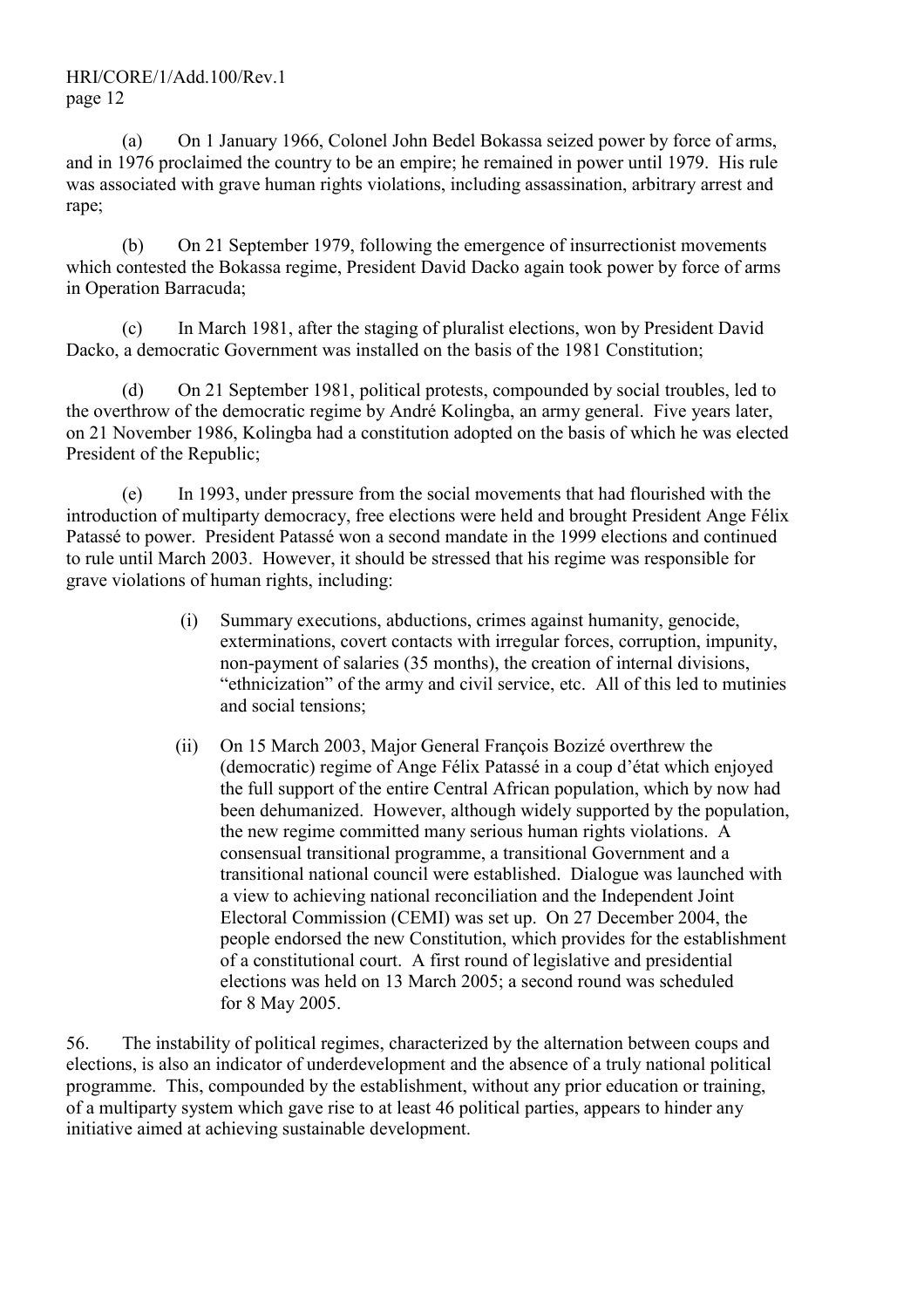## II. HISTORICAL CONTEXT

57. The Central African Republic, formerly Ubangi-Shari, was an integral part of the French colonial empire under the Fourth Republic. It became a French overseas territory with the promulgation of the Constitution of 27 October 1946. This overseas territory was given a territorial assembly pursuant to the framework law of 23 June 1956, otherwise known as the Deferre Act: the Assembly had deliberative powers.

58. This reform introduced a parliamentary system modelled on the political machinery of metropolitan institutions. For the first time ever, universal suffrage was introduced in the colonies - including Ubangi-Shari - and the double balloting system was abolished. On 17 May 1957, the first Government Council began its work and on 23 March 1957 the Territorial Assembly was elected. It was at this time that the embryo of an administrative structure took shape in Ubangi-Shari.

59. With the promulgation of the 1958 French Constitution, under the Government of General de Gaulle, the colonial territories were given the chance to embark on the process that would eventually lead them to independence. On 1 December 1958, the Ubangi-Shari Territorial Assembly proclaimed the establishment of the Central African Republic. On 8 December, the Government Council became a provisional Government headed by Barthélemy Boganda. The Government was entrusted with drafting the first ever Central African Constitution, which was promulgated on 16 February 1959.

60. From that date onwards, the Central African Republic was to go through several constitutions and constitutional acts, owing to political instability. The 1986 Constitution saved the Central African Republic from that instability by launching a process of democratization. However, violations of the Constitution and of civil service rules and regulations sparked off fresh political instability, the result of social, military and political unrest.

61. Another constitution was promulgated on 14 January 1995, only to be suspended and superseded by Constitutional Acts Nos. 1 and 2 of 15 March 2003 and No. 3 of 12 December 2003. At the time of writing, a new constitution had just been adopted by referendum and promulgated on 27 December 2004.

62. These constitutions and constitutional acts paved the way for the adoption of laws and administrative decisions recognizing human rights. In fact, the Central African Republic has ratified the two international human rights covenants of 16 December 1966. In the light of the constitutions and laws enacted in the Central African Republic, we shall analyse the steps which our country has taken to implement article 25 of the International Covenant on Civil and Political Rights.

## III. LEGAL FRAMEWORK

63. The constitutions and organization acts adopted by the different regimes that have governed the Central African Republic reaffirm the country's commitment to the Universal Declaration of Human Rights of 10 December 1948, and the International Covenant on Economic, Social and Cultural Rights and the International Covenant on Civil and Political Rights of 16 December 1966. These same domestic legal instruments affirm that universal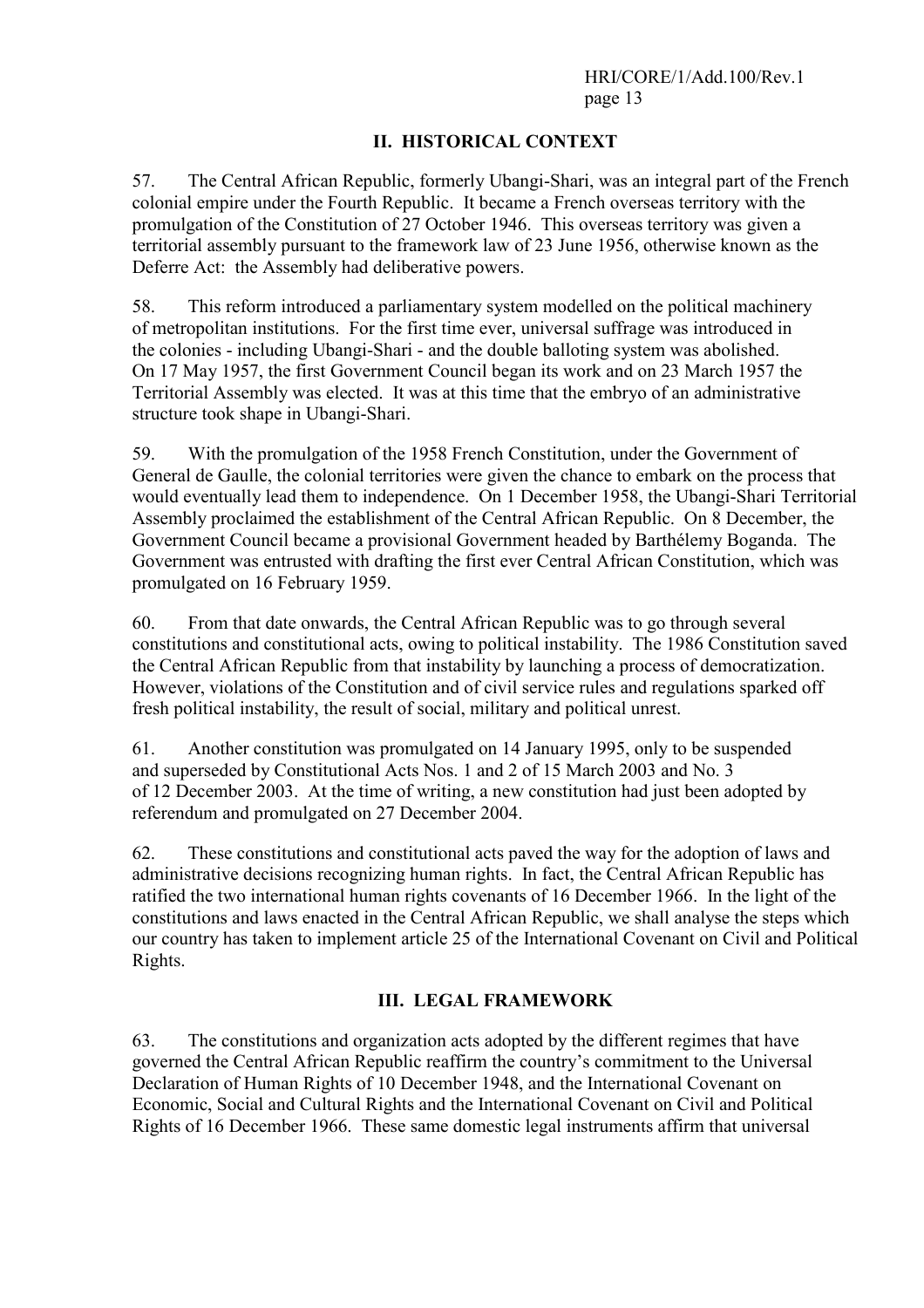suffrage is the sole source of political legitimacy and that all human beings are equal before the law, without distinction on the grounds of race, ethnic origin, regional origin, sex or religion. They also recognize the right to vote and to be elected, the right to hold public office and the right to participate in the conduct of public affairs, subject to no restrictions other than those authorized by law.

## A. Constitutions

#### 1. The Constitution of 1959

64. Under this Constitution, executive power was held by the head of Government, who was invested by the Legislative Assembly for a period of five years. The Assembly was elected on the basis of regional voting lists.

## 2. The Constitution of 1964

65. The 1964 Constitution established universal suffrage for the election of the President of the Republic in a single round of voting, whereas the National Assembly was elected on the basis of a single national list presented by the Social Evolution Movement of Black Africa (MESAN).

## 3. The Constitution of 4 December 1977

66. The Head of State was proclaimed Emperor by the MESAN Special Congress, while the National Assembly was made up of elected deputies who enjoyed full immunity.

## 4. The Constitution of 1 February 1981

67. This Constitution re-established universal suffrage for the election of the President of the Republic, deputies and their alternates. The mandate of the President of the Republic was for six years, renewable once, whereas deputies and their alternates were elected for five years.

#### 5. The Constitution of 26 November 1986

68. Under this Constitution, the President of the Republic was elected by direct universal suffrage for a six-year term; there were no limits on re-election. The Parliament consisted of two chambers: the National Assembly, made up of deputies elected by universal suffrage, and the Economic and Social Council, half of which was made up of elected councillors and the other half of government appointees; their term of office was five years.

#### 6. The Constitution of 14 January 1995

69. This Constitution, which remained in force until 15 March 2003, confirmed, in the preamble, that universal suffrage is the only source of political legitimacy.

## 7. The Constitution of 27 December 2004

70. In this Constitution, the Republic reaffirms its commitment to the Universal Declaration of Human Rights, the international human rights covenants, the African Charter of Human and People's Rights of 27 June 1981 and duly ratified international conventions. Article 5 of the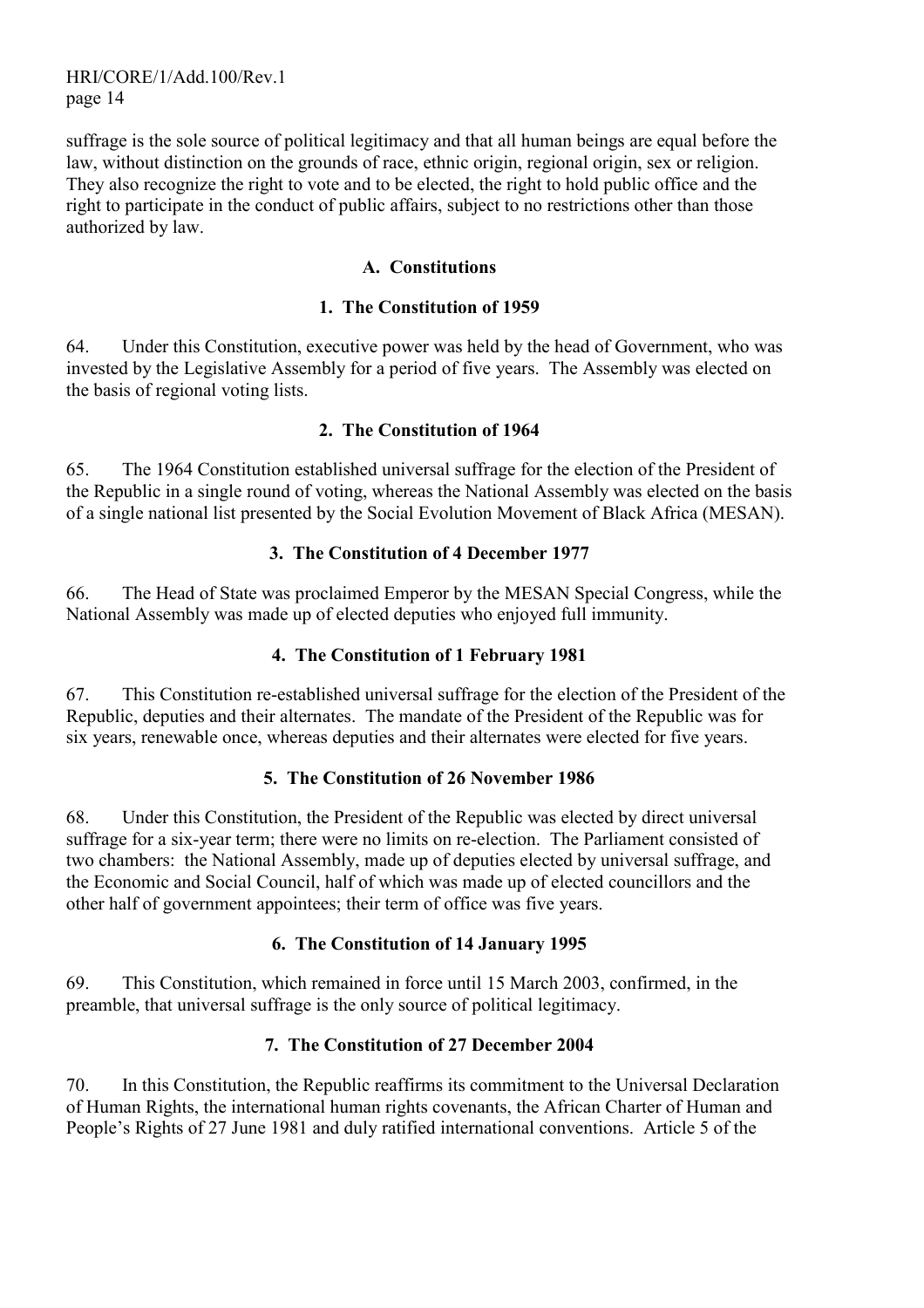Constitution states that all human beings are equal before the law without distinction and that men and women are equal in all respects. It also stipulates that, in the Central African Republic, no right or privilege attaches to place of birth, identity or descent.

71. Article 9 guarantees all citizens the right to work, rest and the satisfaction of their needs, subject to the requirements of national development. It also guarantees citizens conditions conducive to their full self-development, through an effective employment policy. No one may suffer prejudice at work or in employment on account of his or her origins, sex, opinions or beliefs. All workers participate, through their representatives, in the determination of their working conditions.

72. With regard to executive power, article 20 of the Constitution provides that the Central African people shall elect the President of the Republic by direct universal suffrage.

73. As for judicial authority, article 75 of the Constitution stipulates that judicial authority is exercised independently of the legislature and executive.

74. With regard to the legislature, article 46 provides that the Central African people elect, by means of direct suffrage, the citizens who sit in Parliament and who bear the title of "deputies".

## B. Constitutional acts

75. Constitutional acts were passed in 1966, 1979, 1981, 1985 and 2003.

76. Constitutional Act No. 1 of 1 January 1966 abrogated the 1964 Constitution.

77. Constitutional Act No. 2 of 8 January 1966 established a transitional government. Under article 19, the President of the Republic assumed full executive power and legislated by decree.

78. The Constitutional Act of 21 September 1979 restored the Republic. The President of the Republic, assisted by a Vice-President, assumed full power.

79. The Constitutional Act of 1 September 1981 established the Military Committee for National Recovery (CMRN), which was given executive and legislative powers; the powers of the Head of State were vested in the Chairman of the Committee.

80. Constitutional Act No. 1 of 1985 dissolved the Military Committee for National Recovery and entrusted the Chairman of the Committee with the functions of Head of State and Government, thereby assigning him full executive power.

81. Constitutional Act No. 1 of 15 March 2003 suspended the 1995 Constitution, dissolved the National Assembly by constitutional means and abolished the powers of the President of the Republic and the Government. The leader of the coup d'état became the President of the Republic and Head of State and legislated through the Cabinet by decree.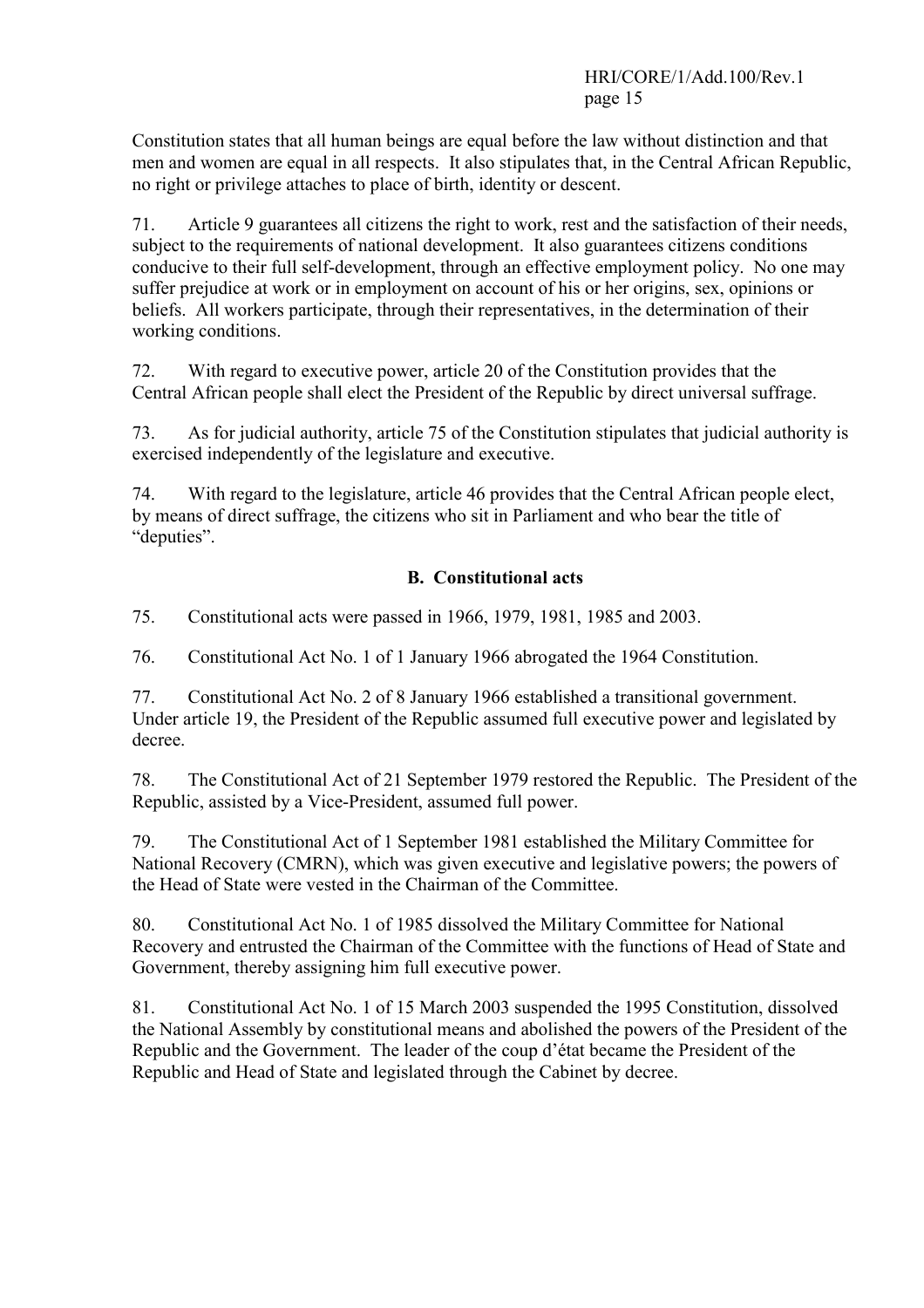82. Constitutional Act No. 2 of 15 March 2003 temporarily regulated the powers of the State.

83. Constitutional Act No. 3 of 12 December 2003 created the post of Vice-President of the Republic.

84. In short, the effect of these constitutional acts was to overturn the constitutional order by abrogating the Constitution and dissolving the National Assembly and creating a power structure designed to remove all power from the democratically elected Head of State.

## C. Laws and regulations

85. Under article 1 of Act No. 61/221, concerning the Labour Code of the Central African Republic, the concept "worker" is a vital one and makes no distinction on grounds of sex and nationality. The Code applies to workers in the private and semi-public sectors.

86. As for civil servants, they were accorded basic guarantees under Act No. 61, as amended and supplemented by Ordinance No. 93 008 of 14 June 1993, introducing the Civil Service Act and Regulations. Article 4 of the Ordinance stipulates that no distinction is made on the ground of sex and that the Ordinance applies to all without discrimination on grounds of ethnic or regional origin or political or religious beliefs. Any prejudicial decision adopted on the basis of such distinction is deemed null and void. Decree No. 94 041 of 2 February 1994 established the conditions for the implementation of this Ordinance.

87. Act No. 99 016 of 16 July 1999 amended and supplemented some provisions of the aforementioned Ordinance. However, article 4 of the Act reproduced other provisions of Ordinance 93 008 of 14 June 1993.

88. Decree No. 00 172 of 10 July 2000 laid down the conditions for the implementation of Act No. 99 016; article 3 of the Decree stipulates that access to public employment is open to all Central Africans without discrimination and in accordance with the conditions set out in article 4 of Act No. 99 016 of 16 July 1999. These provisions apply to public and private employment.

#### D. Elections

89. With regard to participation in the conduct of public affairs, whether directly or through freely chosen representatives, Act No. 98 004 of 27 March 1998, introducing the Electoral Code of the Central African Republic, provided, in article 1, that: "Elections are the choice made by the people by means of suffrage" with a view to selecting citizens to manage the public affairs of the nation and local government, and in response to referendums.

90. Elections are held by direct or indirect, equal and secret, universal suffrage. For the purposes of article 4, voters are Central Africans of either sex who are over 18, entitled to exercise their civil rights and duly registered on electoral lists.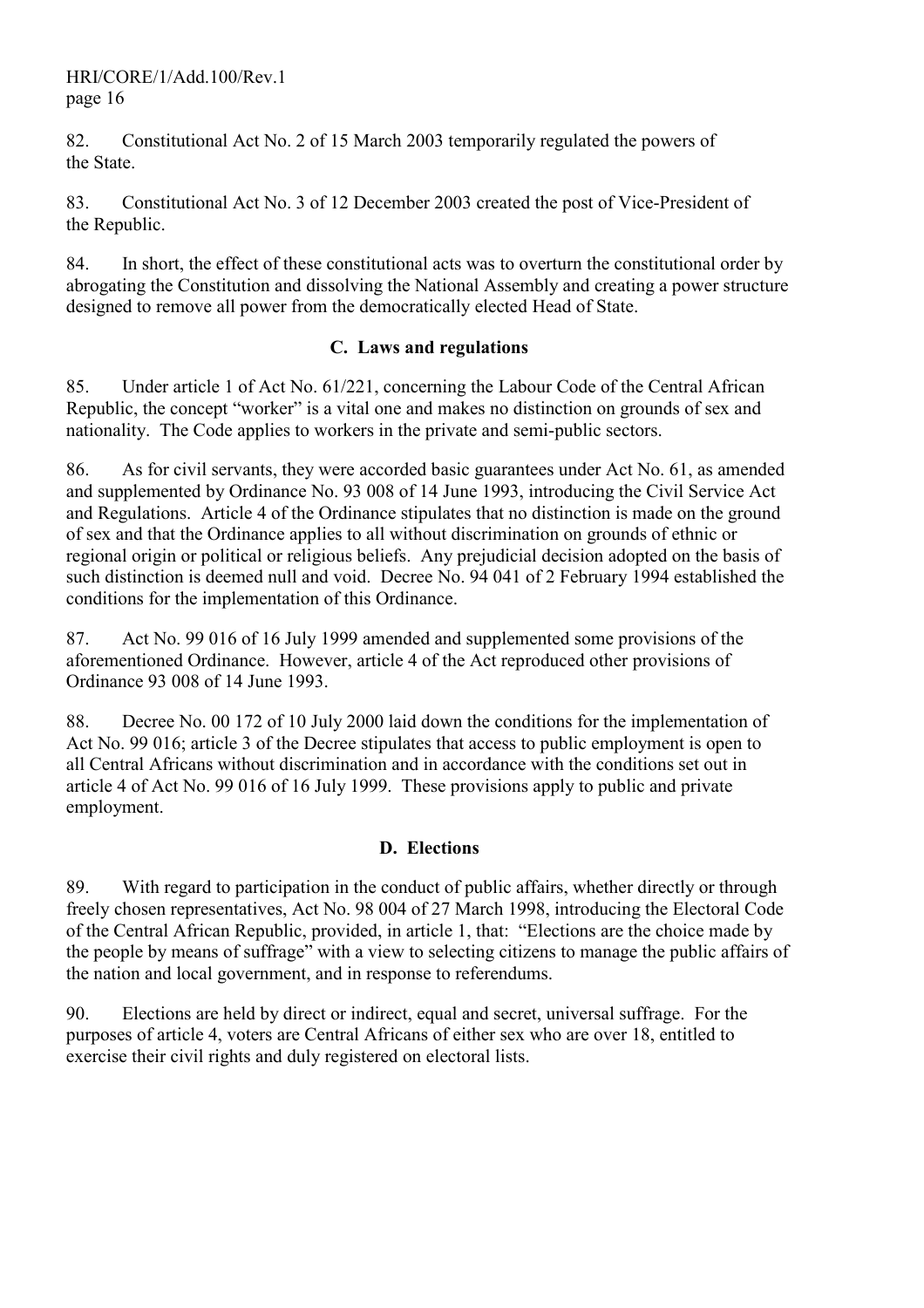91. Article 7 of the Electoral Code provides for the establishment of the Independent Joint Electoral Commission to prepare, run, oversee and monitor presidential, legislative, regional and municipal elections, as well as referendums. The Commission ran the 1998 legislative elections and the 1999 presidential election.

92. To be able to vote, voters must be included in the electoral register of their polling district and must have a polling card. In order to prevent electoral fraud, article 10 of the Code provides that no one may be registered on multiple electoral lists. To be elected, every candidate must submit a candidate's file in accordance with article 29 of the Code and provide proof of his or her nationality. Candidates must pay a deposit, which varies in amount depending on the mandate being sought.

93. Pursuant to the above-mentioned constitutional and legal provisions, the Central African Republic has established legal instruments which are in conformity with article 25 of the International Covenant on Civil and Political Rights. However, when it comes to implementation, a number of shortcomings have been noted and it is these shortcomings which are considered below.

## E. Shortcomings

94. With regard to access to public service and employment, some clarifications are required.

95. Between 1960 (the year of independence) and 1983, recruitment to the Central African Civil Service and appointments to political office and senior administrative and technical posts were carried out without any discrimination or distinction on ethnic, tribal, regional or political grounds.

96. With the introduction of party pluralism, divisions and discrimination began to emerge in the Central African Civil Service, particularly during the period 1983 to 2003. Certain expressions, such as "The Great East" or "The Great North", began to gain currency.

97. Recruitment to vocational education institutions, employment in the Civil Service, appointments to posts of responsibility and entry into government positions were decided on the basis of ethnic, tribal, regional, religious or political considerations. Some senior officials were dismissed because of their political views or ethnic or tribal background, in what was effectively a witch-hunt.

98. A different system for recruiting high-school graduates into the Civil Service was also introduced; it was a quota system. Instead of taking on graduates from the same year, each ministerial department was given a quota; a limited number of young graduates were taken on, while others were forced to wait for several more years. Sometimes, new graduates were taken on before older ones. The whole system engendered discrimination, which is prohibited by law.